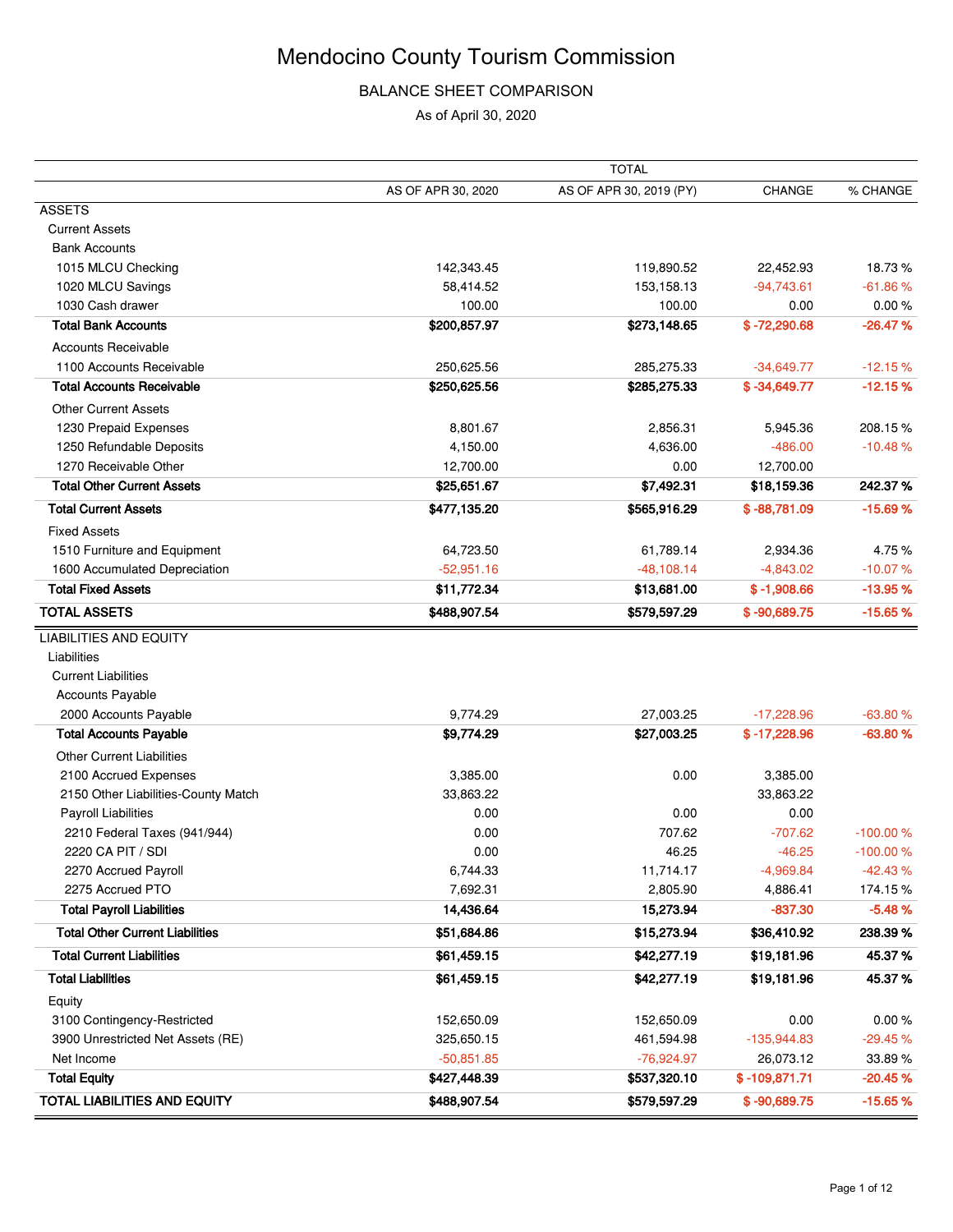#### **Mendocino County Tourism Commission Budget vs. Actuals: SUMMARY July 2019 - April 2020**

|                                | Apr 2020 |                   |  |                | <b>Total</b>   |                 |                  |  |                 |               |             |      |                      |
|--------------------------------|----------|-------------------|--|----------------|----------------|-----------------|------------------|--|-----------------|---------------|-------------|------|----------------------|
|                                |          | Actual            |  | <b>Budget</b>  | over Budget    | % of Budget     | Actual           |  | <b>Budget</b>   | over Budget   | % of Budget |      | <b>Annual Budget</b> |
| Income                         |          |                   |  |                |                |                 |                  |  |                 |               |             |      |                      |
| 4030 County BID                |          | 43,334.00         |  | 82,468.50      | $-39,134.50$   | 52.55%          | 750,206.78       |  | 824,685.00      | $-74,478.22$  | 90.97%      |      | 989,622.00           |
| 4031 County BID adjustments    |          | $-71,513.50$      |  |                | $-71,513.50$   |                 | $-64,912.94$     |  | 0.00            | $-64,912.94$  |             |      | 0.00                 |
| 4035 County 50% Match          |          | 6,767.58          |  | 41,234.00      | $-34,466.42$   | 16.41%          | 372,444.78       |  | 412,340.00      | $-39,895.22$  | 90.32%      |      | 494,811.00           |
| 4040 County Admin Fee          |          |                   |  |                |                |                 |                  |  |                 |               |             |      | $-29,689.00$         |
| Other Income                   |          | 309.60            |  | 310.00         | $-0.40$        | 99.87%          | 5,195.16         |  | 3,550.00        | 1,645.16      | 146.34%     |      | 4,120.00             |
| <b>Total Income</b>            |          | $-21,102.32$ \$   |  | 124,012.50 \$  | $-145, 114.82$ | $-17.02\%$ \$   | 1,062,933.78 \$  |  | 1,240,575.00 \$ | $-177,641.22$ | 85.68%      |      | 1,458,864.00         |
| <b>Gross Profit</b>            |          | $-21,102.32$ \$   |  | 124,012.50 \$  | $-145, 114.82$ | $-17.02\%$ \$   | 1,062,933.78 \$  |  | 1,240,575.00 \$ | $-177,641.22$ | 85.68%      | - \$ | 1,458,864.00         |
| <b>Expenses</b>                |          |                   |  |                |                |                 |                  |  |                 |               |             |      |                      |
| <b>1- MEDIA &amp; WEBSITE</b>  |          | 19,534.25         |  | 64,584.00      | $-45,049.75$   | 30.25%          | 559,645.34       |  | 670,922.00      | $-111,276.66$ | 83.41%      |      | 799,221.00           |
| 2- VISITOR SVS / PARTNERSHIPS  |          | 3.317.57          |  | 12,708.35      | $-9,390.78$    | 26.11%          | 94,006.88        |  | 125,283.40      | $-31.276.52$  | 75.04%      |      | 151,400.00           |
| <b>3- ADMIN EXPENSES</b>       |          | 11,723.68         |  | 10,076.00      | 1.647.68       | 116.35%         | 109,146.34       |  | 111,460.00      | $-2,313.66$   | 97.92%      |      | 131,500.00           |
| <b>4- PERSONNEL</b>            |          | 14,072.10         |  | 39,478.00      | $-25,405.90$   | 35.65%          | 350,987.07       |  | 397,780.00      | $-46,792.93$  | 88.24%      |      | 476,743.00           |
| <b>Total Expenses</b>          | s.       | 48,647.60 \$      |  | 126,846.35 \$  | $-78,198.75$   | 38.35% \$       | 1,113,785.63 \$  |  | 1,305,445.40 \$ | $-191,659.77$ | 85.32%      | s.   | 1,558,864.00         |
| <b>Net Operating Income</b>    |          | $-69,749.92$ \$   |  | $-2,833.85$ \$ | $-66,916.07$   | 2461.31%\$      | $-50,851.85$ \$  |  | $-64,870.40$ \$ | 14,018.55     | 78.39%      | -S   | $-100,000.00$        |
| Net Income                     |          | $-69,749.92$ \$   |  | $-2,833.85$ \$ | $-66,916.07$   | 2461.31% \$     | $-50,851.85$ \$  |  | $-64,870.40$ \$ | 14,018.55     | 78.39%      | s.   | $-100,000.00$        |
| <b>Budget Adjustment</b>       |          |                   |  |                |                |                 |                  |  |                 |               |             |      |                      |
| <b>Previous Year Carryover</b> |          | 0.00              |  | 8,333.34       | $-8,333.34$    | 0.00%           | 0.00             |  | 75,000.06       | $-75,000.06$  | $0.00\%$    |      | 100,000.00           |
| <b>BALANCE</b>                 |          | $(69, 749.92)$ \$ |  | 5,499.49 \$    | (75, 249.41)   | $-1268.30\%$ \$ | $(50,851.85)$ \$ |  | 10,129.66 \$    | (60, 981.51)  | $-502.01%$  |      | 0.00                 |
|                                |          |                   |  |                |                |                 |                  |  |                 |               |             |      |                      |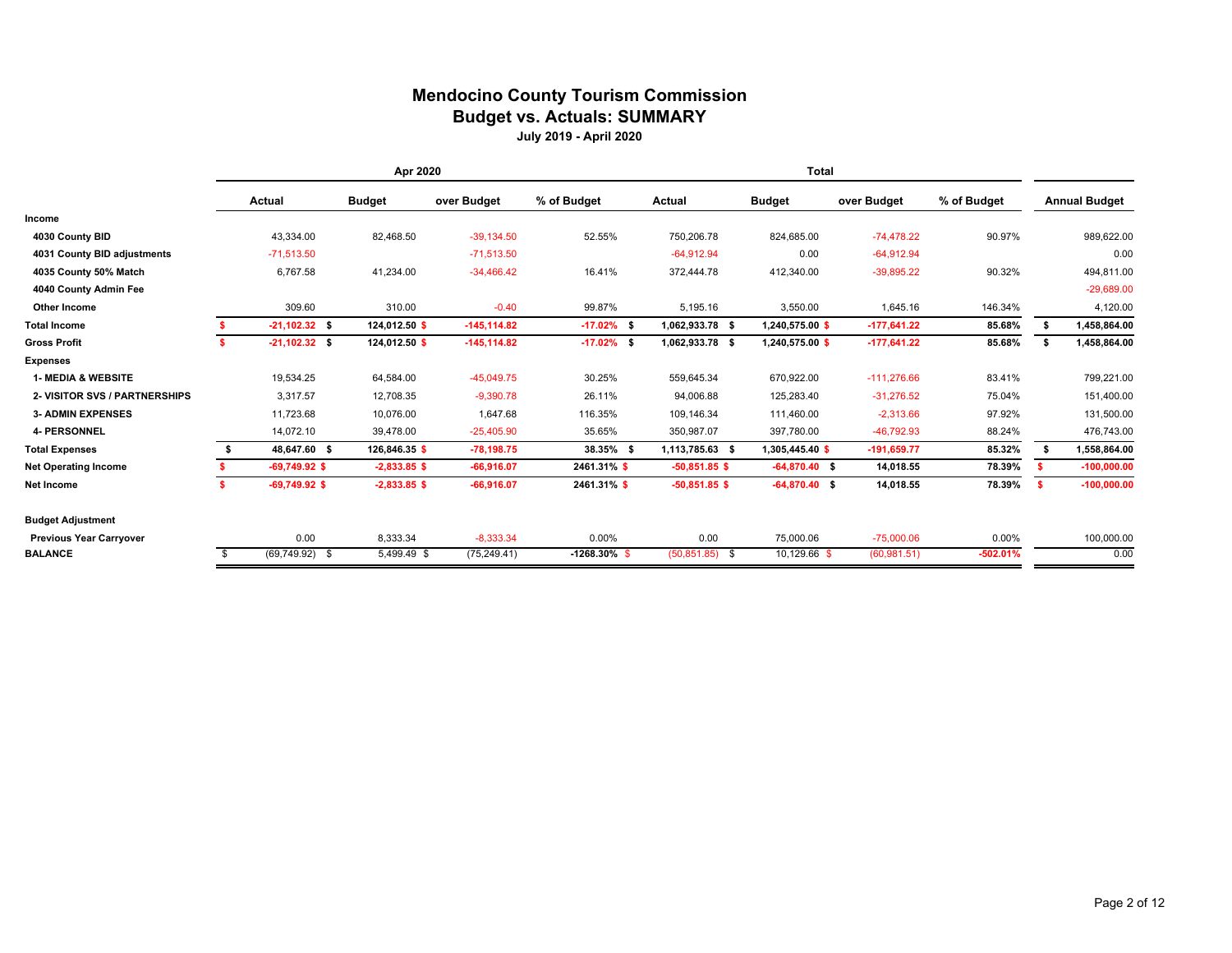#### **Mendocino County Tourism Commission Budget vs. Actuals: DETAIL**

|                                              | Apr 2020     |                   |                               |                |               | <b>Total</b>   |                                    |               |               |    |                      |
|----------------------------------------------|--------------|-------------------|-------------------------------|----------------|---------------|----------------|------------------------------------|---------------|---------------|----|----------------------|
|                                              |              |                   |                               |                | $%$ of        |                |                                    |               | $%$ of        |    |                      |
|                                              |              | Actual            | <b>Budget</b>                 | over Budget    | <b>Budget</b> | Actual         | <b>Budget</b>                      | over Budget   | <b>Budget</b> |    | <b>Annual Budget</b> |
| Income                                       |              |                   |                               |                |               |                |                                    |               |               |    |                      |
| 4030 County BID                              |              | 43,334.00         | 82,468.50                     | $-39,134.50$   | 52.55%        | 750,206.78     | 824,685.00                         | $-74,478.22$  | 90.97%        |    | 989,622.00           |
| 4031 County BID adjustments                  |              | $-71,513.50$      |                               | $-71,513.50$   |               | $-64,912.94$   | 0.00                               | $-64,912.94$  |               |    |                      |
| 4035 County 50% Match                        |              | 6,767.58          | 41,234.00                     | $-34,466.42$   | 16.41%        | 372,444.78     | 412,340.00                         | $-39,895.22$  | 90.32%        |    | 494,811.00           |
| <b>Other Income</b>                          |              |                   |                               | 0.00           |               | 0.00           | 0.00                               | 0.00          |               |    | $-29,689.00$         |
| 4830 Event Brochure Ads                      |              |                   | 300.00                        | $-300.00$      | 0.00%         | 2,700.00       | 3,450.00                           | $-750.00$     | 78.26%        |    |                      |
| 4940 Misc. Income                            |              | 300.00            |                               | 300.00         |               | 2,300.00       | 0.00                               | 2,300.00      |               |    | 4,000.00             |
| 4950 Interest Income                         |              | 9.60              | 10.00                         | $-0.40$        | 96.00%        | 195.16         | 100.00                             | 95.16         | 195.16%       |    | 120.00               |
| <b>Total Other Income</b>                    | \$           | 309.60 \$         | 310.00 \$                     | $-0.40$        | 99.87% \$     | 5,195.16 \$    | $3,550.00$ \$                      | 1,645.16      | 146.34%       | \$ | 4,120.00             |
| <b>Total Income</b>                          | s.           |                   | $-21,102.32$ \$ 124,012.50 \$ | $-145, 114.82$ | $-17.02%$     | \$1,062,933.78 | $$1,240,575.00$ \$                 | $-177,641.22$ | 85.68%        | \$ | 1,458,864.00         |
| <b>Gross Profit</b>                          | $\mathbf{s}$ | $-21,102.32$      | \$124,012.50 \$               | $-145, 114.82$ | $-17.02%$     |                | $$1,062,933.78$ $$1,240,575.00$ \$ | $-177,641.22$ | 85.68%        | \$ | 1,458,864.00         |
| <b>Expenses</b>                              |              |                   |                               |                |               |                |                                    |               |               |    |                      |
| <b>1- MEDIA &amp; WEBSITE</b>                |              |                   |                               | 0.00           |               | 0.00           | 0.00                               | 0.00          |               |    |                      |
| 50 Advertising / Media                       |              |                   |                               | 0.00           |               | 0.00           | 0.00                               | 0.00          |               |    |                      |
| 5130 Print & Online Advertising              |              |                   | 29,268.00                     | $-29,268.00$   | 0.00%         | 263,429.04     | 292,680.00                         | $-29,250.96$  | 90.01%        |    | 351,216.00           |
| 5150 Ad Development/Design                   |              |                   | 125.00                        | $-125.00$      | 0.00%         | 9,085.00       | 9,750.00                           | $-665.00$     | 93.18%        |    | 10,000.00            |
| 5170 Photography                             |              |                   | 833.00                        | $-833.00$      | 0.00%         | 3,589.00       | 8,330.00                           | $-4,741.00$   | 43.09%        |    | 10,000.00            |
| 5240 Research & Development                  |              |                   | 1,500.00                      | $-1,500.00$    | 0.00%         | 5,060.00       | 17,000.00                          | $-11,940.00$  | 29.76%        |    | 20,000.00            |
| 5280 Video Development                       |              |                   | 2,000.00                      | $-2,000.00$    | 0.00%         | 21,018.62      | 29,400.00                          | $-8,381.38$   | 71.49%        |    | 32,505.00            |
| 5290 Marketing Contingency                   |              |                   | 833.00                        | $-833.00$      | 0.00%         | 3,398.00       | 8,330.00                           | $-4,932.00$   | 40.79%        |    | 10,000.00            |
| Total 50 Advertising / Media                 | \$           | 0.00 <sup>5</sup> | 34,559.00 \$                  | $-34,559.00$   | $0.00\%$ \$   | 305,579.66 \$  | 365,490.00 \$                      | $-59,910.34$  | 83.61%        | \$ | 433,721.00           |
| 55 Marketing / Public Relations              |              |                   |                               | 0.00           |               | 0.00           | 0.00                               | 0.00          |               |    |                      |
| 5510 Public Relations Contract               |              | 7,643.50          | 8,208.00                      | $-564.50$      | 93.12%        | 75,143.50      | 82,080.00                          | $-6,936.50$   | 91.55%        |    | 98,500.00            |
| 5520 Marketing Agency Contract               |              | 8,333.00          | 8,333.00                      | 0.00           | 100.00%       | 83,330.00      | 83,330.00                          | 0.00          | 100.00%       |    | 100,000.00           |
| 5540 Clipping Service                        |              |                   | 583.00                        | $-583.00$      | 0.00%         | 4,530.55       | 5,830.00                           | $-1,299.45$   | 77.71%        |    | 7,000.00             |
| 5550 In-Market PR Stunts                     |              |                   | 250.00                        | $-250.00$      | 0.00%         | 2,134.12       | 2,500.00                           | $-365.88$     | 85.36%        |    | 3,000.00             |
| 5560 Media Events                            |              | $-1,120.47$       | 292.00                        | $-1,412.47$    | $-383.72%$    | 2,478.67       | 2,920.00                           | $-441.33$     | 84.89%        |    | 3,500.00             |
| 5610 Travel -PR Related                      |              |                   | 833.00                        | $-833.00$      | 0.00%         | 4,312.73       | 8,330.00                           | $-4,017.27$   | 51.77%        |    | 10,000.00            |
| 5680 Visiting Media FAM Expenses             |              |                   | 1,458.00                      | $-1,458.00$    | 0.00%         | 3,415.93       | 14,580.00                          | $-11,164.07$  | 23.43%        |    | 17,500.00            |
| <b>Total 55 Marketing / Public Relations</b> | Ŝ.           | 14,856.03 \$      | 19,957.00 \$                  | $-5,100.97$    | 74.44% \$     | 175,345.50     | 199,570.00 \$<br>- \$              | $-24,224.50$  | 87.86%        | \$ | 239,500.00           |
| 57 Website Maint / Development               |              |                   |                               | 0.00           |               | 0.00           | 0.00                               | 0.00          |               |    |                      |
| 5710 Interactive Media Coordinator           |              | 2,500.00          | 2,500.00                      | 0.00           | 100.00%       | 25,000.00      | 25,000.00                          | 0.00          | 100.00%       |    | 30,000.00            |
| 5740 Content Creation                        |              |                   | 1,667.00                      | $-1,667.00$    | 0.00%         | 0.00           | 16,670.00                          | $-16,670.00$  | 0.00%         |    | 20,000.00            |
| 5750 Development/ Maintenance                |              | 1,656.00          | 1,667.00                      | $-11.00$       | 99.34%        | 16,553.38      | 16,670.00                          | $-116.62$     | 99.30%        |    | 20,000.00            |
| 5780 Interactive Marketing                   |              | 210.56            | 208.00                        | 2.56           | 101.23%       | 922.16         | 2,080.00                           | $-1,157.84$   | 44.33%        |    | 2,500.00             |
| <b>Total 57 Website Maint / Development</b>  | \$           | 4,366.56 \$       | $6,042.00$ \$                 | $-1,675.44$    | 72.27% \$     | 42,475.54 \$   | 60,420.00 \$                       | $-17,944.46$  | 70.30%        | \$ | 72,500.00            |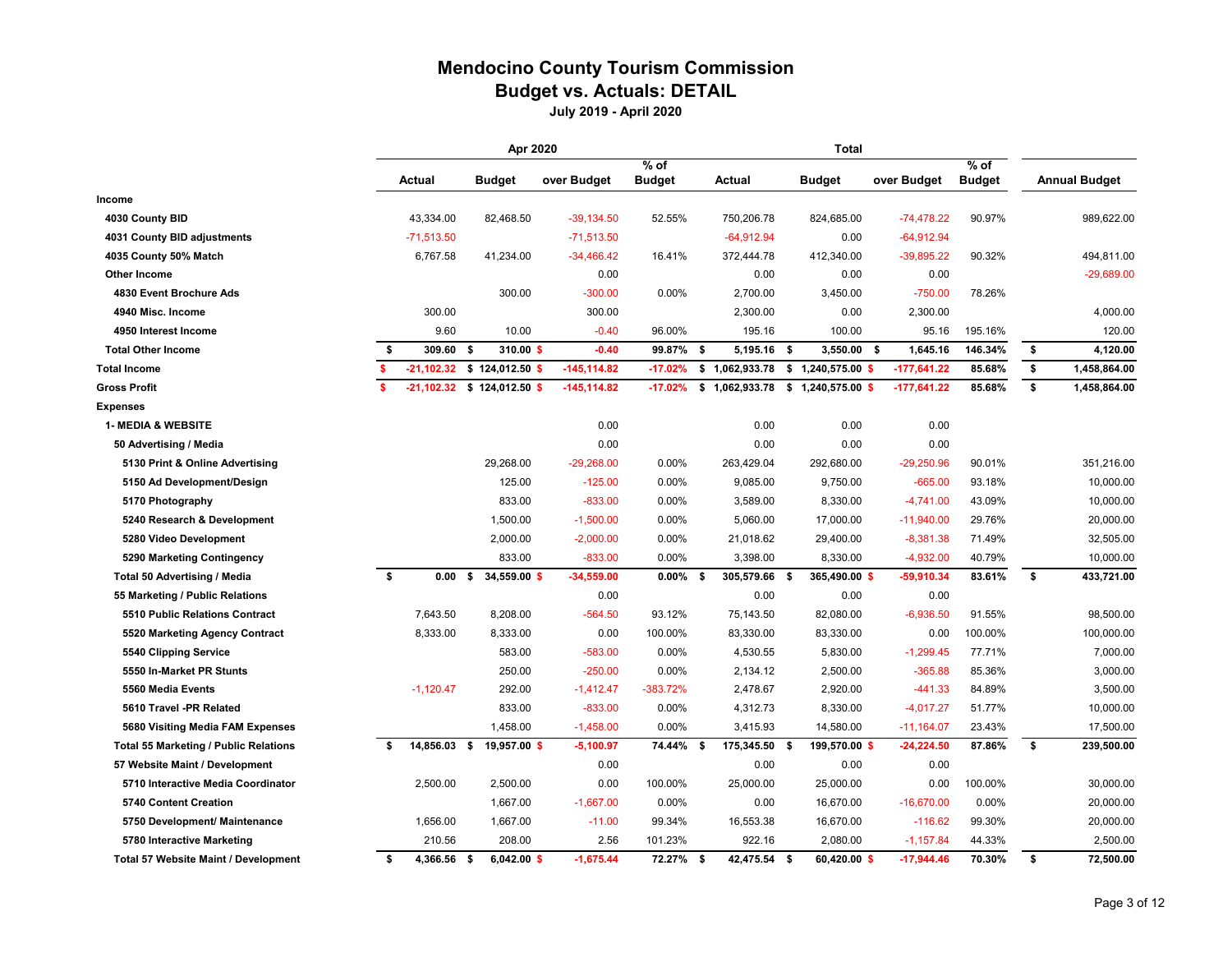### **Mendocino County Tourism Commission Budget vs. Actuals: DETAIL**

|                                            |    |               |     | Apr 2020                 |              |               |     |               |               | <b>Total</b>  |               |               |                      |
|--------------------------------------------|----|---------------|-----|--------------------------|--------------|---------------|-----|---------------|---------------|---------------|---------------|---------------|----------------------|
|                                            |    |               |     |                          |              | $%$ of        |     |               |               |               |               | $%$ of        |                      |
|                                            |    | Actual        |     | <b>Budget</b>            | over Budget  | <b>Budget</b> |     | Actual        | <b>Budget</b> |               | over Budget   | <b>Budget</b> | <b>Annual Budget</b> |
| 58 Leisure / Group Sales                   |    |               |     |                          | 0.00         |               |     | 0.00          |               | 0.00          | 0.00          |               |                      |
| 5810 Promotion Items, Booth Develop        |    |               |     | 0.00                     | 0.00         |               |     | 7,489.18      |               | 5,000.00      | 2,489.18      | 149.78%       | 5,000.00             |
| 5820 Consumer & Trade Shows                |    |               |     | 1,083.00                 | $-1,083.00$  | 0.00%         |     | 7,410.75      |               | 10,836.00     | $-3,425.25$   | 68.39%        | 13,000.00            |
| 5840 State Fair Exhibit                    |    |               |     | 818.00                   | $-818.00$    | 0.00%         |     | 5,064.15      |               | 8,362.00      | $-3,297.85$   | 60.56%        | 10,000.00            |
| 5870 Shipping - Travel Shows               |    |               |     | 292.00                   | $-292.00$    | 0.00%         |     | 4,389.82      |               | 2,920.00      | 1,469.82      | 150.34%       | 3,500.00             |
| 5880 Travel - Leisure/Group Sales          |    | 311.66        |     | 833.00                   | $-521.34$    | 37.41%        |     | 10,587.72     |               | 8,330.00      | 2,257.72      | 127.10%       | 10,000.00            |
| 5885 Travel - Group FAMs                   |    |               |     | 833.00                   | $-833.00$    | 0.00%         |     | 805.00        |               | 8,330.00      | $-7,525.00$   | 9.66%         | 10,000.00            |
| 5890 Misc. Sales Opportunities             |    |               |     | 167.00                   | $-167.00$    | 0.00%         |     | 498.02        |               | 1,664.00      | $-1,165.98$   | 29.93%        | 2,000.00             |
| Total 58 Leisure / Group Sales             | \$ | 311.66        | \$  | 4,026.00 \$              | $-3,714.34$  | 7.74%         | -\$ | 36,244.64 \$  |               | 45,442.00 \$  | $-9,197.36$   | 79.76%        | \$<br>53,500.00      |
| <b>Total 1- MEDIA &amp; WEBSITE</b>        | \$ | 19,534.25     | \$  | 64,584.00 \$             | $-45,049.75$ | $30.25\%$ \$  |     | 559,645.34 \$ |               | 670,922.00 \$ | $-111,276.66$ | 83.41%        | \$<br>799,221.00     |
| 2- VISITOR SVS / PARTNERSHIPS              |    |               |     |                          | 0.00         |               |     | 0.00          |               | 0.00          | 0.00          |               |                      |
| Partnerships                               |    |               |     |                          | 0.00         |               |     | 0.00          |               | 0.00          | 0.00          |               |                      |
| 6550 Conferences & Seminars                |    | -469.06       |     | 1,000.00                 | $-1,469.06$  | $-46.91%$     |     | 9,944.68      |               | 10,000.00     | $-55.32$      | 99.45%        | 12,000.00            |
| 6570 In-County Relations                   |    | 48.28         |     | 500.00                   | $-451.72$    | 9.66%         |     | 4,724.51      |               | 5,000.00      | $-275.49$     | 94.49%        | 6,000.00             |
| 6590 Memberships                           |    |               |     | 625.00                   | $-625.00$    | 0.00%         |     | 2,958.00      |               | 6,750.00      | $-3,792.00$   | 43.82%        | 8,000.00             |
| 6610 North Coast Tourism Council           |    | 1,833.35      |     | 1,833.35                 | 0.00         | 100.00%       |     | 7,333.40      |               | 7,333.40      | 0.00          | 100.00%       | 11,000.00            |
| <b>Total Partnerships</b>                  | \$ | $1,412.57$ \$ |     | 3,958.35 \$              | $-2,545.78$  | 35.69% \$     |     | 24,960.59 \$  |               | 29,083.40 \$  | $-4,122.81$   | 85.82%        | \$<br>37,000.00      |
| <b>Visitor Services</b>                    |    |               |     |                          | 0.00         |               |     | 0.00          |               | 0.00          | 0.00          |               |                      |
| 6720 Event & Festival Guides               |    | 625.00        |     | 3,000.00                 | $-2,375.00$  | 20.83%        |     | 32,850.24     | 34,500.00     |               | $-1,649.76$   | 95.22%        | 41,000.00            |
| 6730 Incentives & Sponsorships             |    | 1,080.00      |     | 5,750.00                 | $-4,670.00$  | 18.78%        |     | 28,405.00     |               | 59,700.00     | $-31,295.00$  | 47.58%        | 71,400.00            |
| 6770 Visitor Centers & Signage             |    | 200.00        |     | 0.00                     | 200.00       |               |     | 7,791.05      |               | 2,000.00      | 5,791.05      | 389.55%       | 2,000.00             |
| <b>Total Visitor Services</b>              | \$ | 1,905.00      | -\$ | 8,750.00 \$              | $-6,845.00$  | 21.77% \$     |     | 69,046.29 \$  |               | 96,200.00 \$  | $-27,153.71$  | 71.77%        | \$<br>114,400.00     |
| <b>Total 2- VISITOR SVS / PARTNERSHIPS</b> | Ŝ. |               |     | 3,317.57 \$ 12,708.35 \$ | $-9,390.78$  | 26.11% \$     |     | 94,006.88 \$  |               | 125,283.40 \$ | $-31,276.52$  | 75.04%        | \$<br>151,400.00     |
| <b>3- ADMIN EXPENSES</b>                   |    |               |     |                          | 0.00         |               |     | 0.00          |               | 0.00          | 0.00          |               |                      |
| <b>General Admin</b>                       |    |               |     |                          | 0.00         |               |     | 0.00          |               | 0.00          | 0.00          |               |                      |
| 7010 Accounting                            |    | 3,385.00      |     | 500.00                   | 2,885.00     | 677.00%       |     | 14,517.16     |               | 13,000.00     | 1,517.16      | 111.67%       | 14,000.00            |
| 7060 Bank Fees                             |    |               |     | 67.00                    | $-67.00$     | 0.00%         |     | 387.99        |               | 670.00        | $-282.01$     | 57.91%        | 800.00               |
| 7080 Board Development                     |    |               |     | 416.00                   | $-416.00$    | 0.00%         |     | 4,508.61      |               | 4,160.00      | 348.61        | 108.38%       | 5,000.00             |
| 7090 Copying & Printing                    |    | 313.50        |     | 167.00                   | 146.50       | 187.72%       |     | 1,791.86      |               | 1,670.00      | 121.86        | 107.30%       | 2,000.00             |
| 7100 Dues & Subscriptions                  |    | 1,136.71      |     |                          | 1,136.71     |               |     | 9,018.13      |               | 0.00          | 9,018.13      |               |                      |
| 7130 Legal Fees                            |    | 1,110.00      |     | 250.00                   | 860.00       | 444.00%       |     | 8,149.98      |               | 2,500.00      | 5,649.98      | 326.00%       | 3,000.00             |
| 7140 Licenses & Permits                    |    |               |     | 0.00                     | 0.00         |               |     | 115.00        |               | 100.00        | 15.00         | 115.00%       | 100.00               |
| 7150 Meeting Expenses                      |    |               |     | 417.00                   | $-417.00$    | 0.00%         |     | 2,222.62      |               | 4,170.00      | $-1,947.38$   | 53.30%        | 5,000.00             |
| 7200 Office Expense                        |    | 20.96         |     | 1,250.00                 | $-1,229.04$  | 1.68%         |     | 4,144.33      |               | 12,500.00     | $-8,355.67$   | 33.15%        | 15,000.00            |
| 7210 Postage & Shipping                    |    | 71.46         |     | 1,250.00                 | $-1,178.54$  | 5.72%         |     | 1,530.32      |               | 12,500.00     | $-10,969.68$  | 12.24%        | 15,000.00            |
| 7280 Travel Expenses                       |    | 424.51        |     | 1,417.00                 | $-992.49$    | 29.96%        |     | 12,107.93     |               | 14,170.00     | $-2,062.07$   | 85.45%        | 17,000.00            |
| <b>Total General Admin</b>                 | \$ | $6,462.14$ \$ |     | 5,734.00 \$              | 728.14       | 112.70% \$    |     | 58,493.93 \$  |               | 65,440.00 \$  | $-6,946.07$   | 89.39%        | \$<br>76,900.00      |
|                                            |    |               |     |                          |              |               |     |               |               |               |               |               |                      |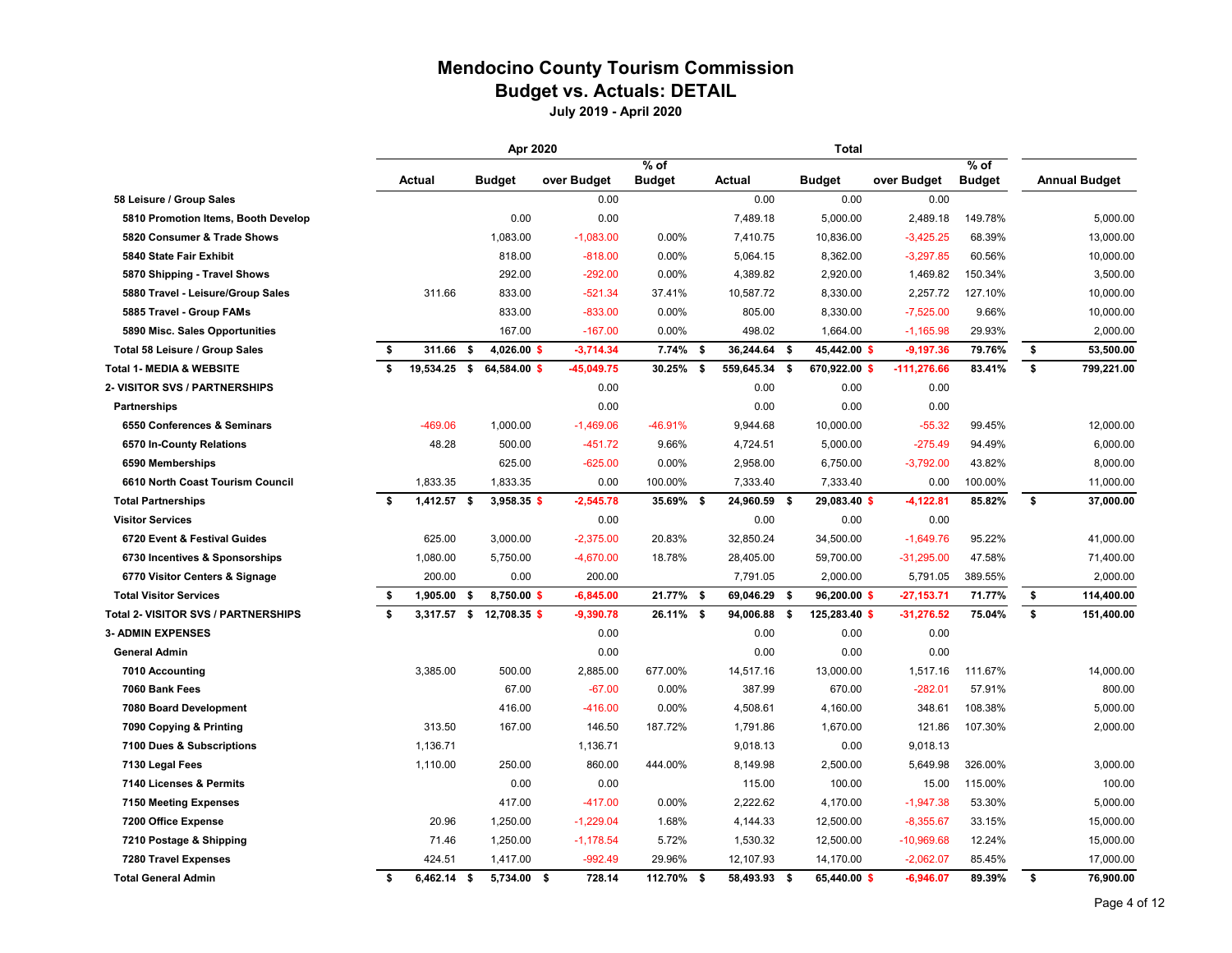### **Mendocino County Tourism Commission Budget vs. Actuals: DETAIL**

|                                            | Apr 2020 |                 |    |                            | <b>Total</b> |               |      |                                           |  |                 |                     |               |    |                      |
|--------------------------------------------|----------|-----------------|----|----------------------------|--------------|---------------|------|-------------------------------------------|--|-----------------|---------------------|---------------|----|----------------------|
|                                            | Actual   |                 |    |                            | over Budget  | $%$ of        |      | <b>Actual</b>                             |  | <b>Budget</b>   |                     | $%$ of        |    | <b>Annual Budget</b> |
|                                            |          |                 |    | <b>Budget</b>              | 0.00         | <b>Budget</b> |      | 0.00                                      |  | 0.00            | over Budget<br>0.00 | <b>Budget</b> |    |                      |
| <b>Occupancy Costs</b><br><b>7650 Rent</b> |          | 2,350.00        |    | 2,417.00                   | $-67.00$     | 97.23%        |      | 23,680.00                                 |  | 24,170.00       | $-490.00$           | 97.97%        |    | 29,000.00            |
|                                            |          |                 |    |                            |              |               |      |                                           |  |                 |                     |               |    |                      |
| 7660 Insurance                             |          | 227.75          |    | 50.00                      | 177.75       | 455.50%       |      | 2,354.06                                  |  | 3,000.00        | $-645.94$           | 78.47%        |    | 3,000.00             |
| 7850 Repairs & Maintenance                 |          | 140.83          |    | 292.00                     | $-151.17$    | 48.23%        |      | 3,799.77                                  |  | 2,920.00        | 879.77              | 130.13%       |    | 3,500.00             |
| 7890 Taxes                                 |          |                 |    | 0.00                       | 0.00         |               |      | 62.58                                     |  | 100.00          | $-37.42$            | 62.58%        |    | 100.00               |
| 7910 Telecommunication                     |          | 807.42          |    | 833.00                     | $-25.58$     | 96.93%        |      | 8,926.91                                  |  | 8,330.00        | 596.91              | 107.17%       |    | 10,000.00            |
| 7950 Utilities                             |          | 720.63          |    | 750.00                     | $-29.37$     | 96.08%        |      | 7,548.71                                  |  | 7,500.00        | 48.71               | 100.65%       |    | 9,000.00             |
| 7990 Depreciation Expense                  |          | 1,014.91        |    |                            | 1,014.91     |               |      | 4,280.38                                  |  | 0.00            | 4,280.38            |               |    |                      |
| <b>Total Occupancy Costs</b>               | S.       | 5,261.54        | \$ | 4,342.00 \$                | 919.54       | 121.18% \$    |      | 50,652.41 \$                              |  | 46.020.00 \$    | 4,632.41            | 110.07%       | \$ | 54,600.00            |
| <b>Total 3- ADMIN EXPENSES</b>             | \$       | 11,723.68 \$    |    | 10.076.00 \$               | 1,647.68     | 116.35% \$    |      | 109,146.34 \$                             |  | 111.460.00 \$   | $-2.313.66$         | 97.92%        | \$ | 131,500.00           |
| <b>4- PERSONNEL</b>                        |          |                 |    |                            | 0.00         |               |      | 0.00                                      |  | 0.00            | 0.00                |               |    |                      |
| 8510 Salaries & Wages                      |          | 11,829.34       |    | 32,650.00                  | $-20,820.66$ | 36.23%        |      | 271,973.21                                |  | 326,500.00      | $-54,526.79$        | 83.30%        |    | 391,800.00           |
| 8520 Paid Time Off                         |          |                 |    |                            | 0.00         |               |      | 19,490.47                                 |  | 0.00            | 19,490.47           |               |    |                      |
| 8530 Payroll Taxes                         |          | 793.76          |    | 2,708.00                   | $-1,914.24$  | 29.31%        |      | 27,142.54                                 |  | 27,080.00       | 62.54               | 100.23%       |    | 32,500.00            |
| 8540 Payroll Processing Fees               |          | 49.00           |    |                            | 49.00        |               |      | 1,170.69                                  |  | 0.00            | 1,170.69            |               |    |                      |
| 8550 Workers Comp                          |          |                 |    | 0.00                       | 0.00         |               |      | 2,172.00                                  |  | 3,000.00        | $-828.00$           | 72.40%        |    | 3,000.00             |
| 8570 Health Insurance                      |          | 1,200.00        |    | 2,575.00                   | $-1,375.00$  | 46.60%        |      | 25,750.00                                 |  | 25,750.00       | 0.00                | 100.00%       |    | 30,900.00            |
| 8580 Other Employee Benefits               |          |                 |    | 1,125.00                   | $-1,125.00$  | 0.00%         |      | 1,025.66                                  |  | 11,250.00       | $-10,224.34$        | 9.12%         |    | 13,500.00            |
| 8590 Contract Work                         |          | 200.00          |    | 295.00                     | $-95.00$     | 67.80%        |      | 2,262.50                                  |  | 2,950.00        | $-687.50$           | 76.69%        |    | 3,543.00             |
| 8615 Employee Recruitment                  |          |                 |    | 125.00                     | $-125.00$    | 0.00%         |      | 0.00                                      |  | 1,250.00        | $-1,250.00$         | 0.00%         |    | 1,500.00             |
| <b>Total 4- PERSONNEL</b>                  | \$       | 14,072.10       | \$ | 39,478.00 \$               | $-25,405.90$ | 35.65%        | - \$ | 350,987.07 \$                             |  | 397,780.00 \$   | $-46,792.93$        | 88.24%        | \$ | 476,743.00           |
| <b>Total Expenses</b>                      | \$       |                 |    | 48,647.60 \$ 126,846.35 \$ | $-78,198.75$ |               |      | 38.35% \$ 1,113,785.63 \$ 1,305,445.40 \$ |  |                 | -191,659.77         | 85.32%        | \$ | 1,558,864.00         |
| <b>Net Operating Income</b>                |          | $-69,749.92$ \$ |    | $-2,833.85$ \$             | $-66,916.07$ | 2461.31% \$   |      | $-50,851.85$ \$                           |  | $-64,870.40$ \$ | 14,018.55           | 78.39%        | s. | $-100,000.00$        |
| Net Income                                 | -S       | $-69,749.92$ \$ |    | $-2,833.85$ \$             | $-66,916.07$ | 2461.31%\$    |      | $-50,851.85$ \$                           |  | $-64,870.40$ \$ | 14,018.55           | 78.39%        | S. | $-100,000.00$        |
| <b>Budget Adjustment</b>                   |          |                 |    |                            |              |               |      |                                           |  |                 |                     |               |    |                      |
| <b>Previous Year Carryover</b>             |          | 0.00            |    | 8,333.34                   | $-8,333.34$  | 0.00%         |      | 0.00                                      |  | 75,000.06       | $-75,000.06$        | 0.00%         |    | 100,000.00           |
| <b>BALANCE</b>                             |          | $-69,749.92$    |    | 5,499.49                   | $-75,249.41$ | $-1268.30%$   |      | $-50,851.85$                              |  | 10,129.66       | $-60,981.51$        | $-502.01%$    |    | 0.00                 |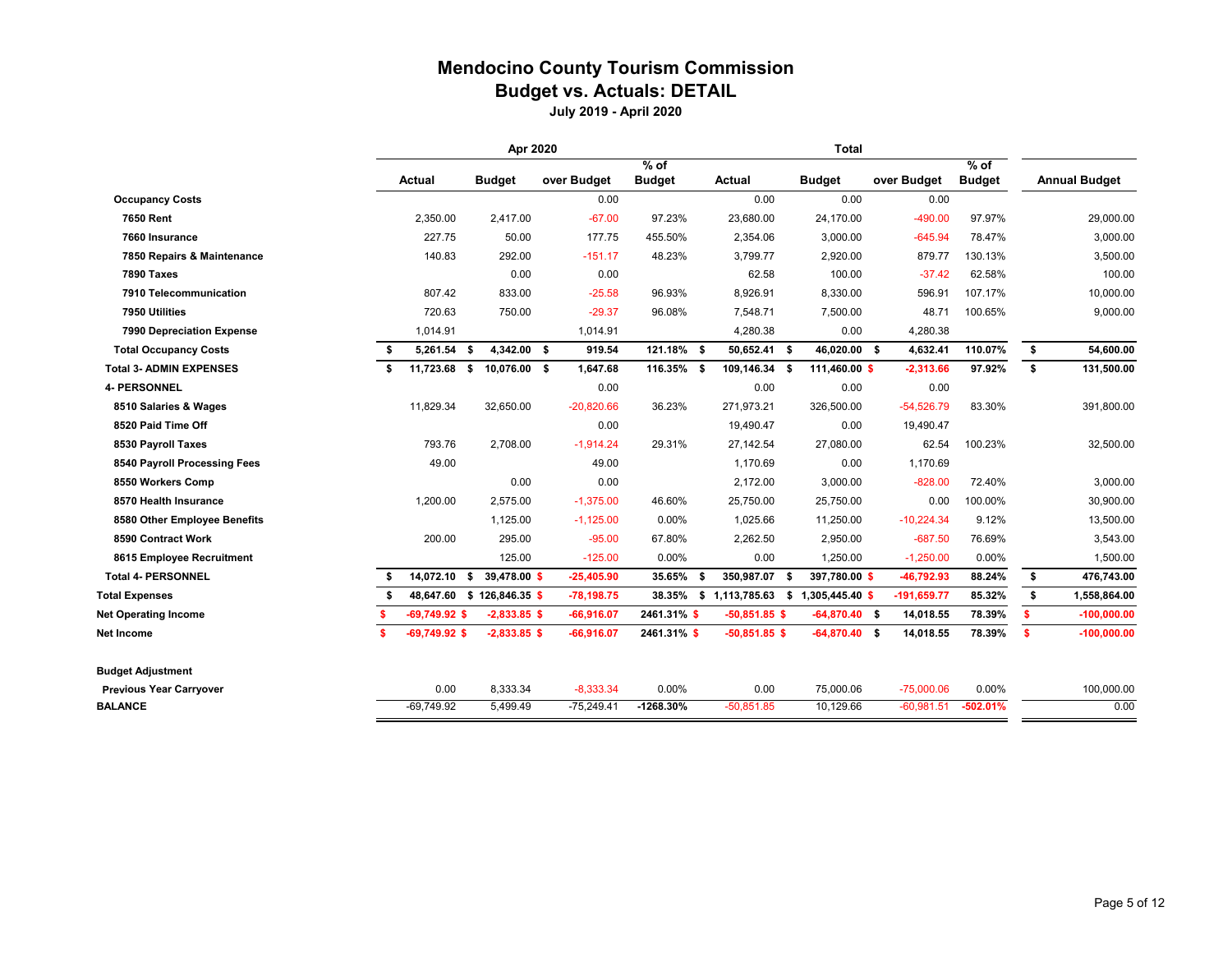### **Mendocino County Tourism Commission Statement of Cash Flows**

**As of April 30, 2020**

|                                                                               | Apr-20       | Jul 2019 - Apr 2020 |
|-------------------------------------------------------------------------------|--------------|---------------------|
| <b>OPERATING ACTIVITIES</b>                                                   |              |                     |
| <b>Net Income</b>                                                             | $-69.749.92$ | $-50,851.85$        |
| Adjustments to reconcile Net Income to Net Cash provided by operations:       |              |                     |
| 1100 Accounts Receivable                                                      | 27,879.50    | 51,963.84           |
| <b>1230 Prepaid Expenses</b>                                                  | 1,252.75     | 6,239.64            |
| 1250 Refundable Deposits                                                      | 0.00         | 18.00               |
| 1270 Receivable Other                                                         | 0.00         | $-12,700.00$        |
| 2000 Accounts Payable                                                         | $-19,517.59$ | $-40.974.76$        |
| 2100 Accrued Expenses                                                         | 1,435.00     | 3,385.00            |
| 2150 Other Liabilities-County Match                                           | 33,863.22    | 33,863.22           |
| 2230 Payroll Liabilities: CA SUI / ETT                                        | $-2,389.48$  | $-72.17$            |
| 2240 Payroll Liabilities: FUTA Payable                                        | $-231.24$    | $-8.17$             |
| 2270 Payroll Liabilities: Accrued Payroll                                     | $-123.77$    | $-4,969.84$         |
| 2275 Payroll Liabilities: Accrued PTO                                         | 0.00         | $-8,221.79$         |
| Total Adjustments to reconcile Net Income to Net Cash provided by operations: | 42,168.39    | 28,522.97           |
| Net cash provided by operating activities                                     | $-27,581.53$ | $-22,328.88$        |
| <b>INVESTING ACTIVITIES</b>                                                   |              |                     |
| 1510 Furniture and Equipment                                                  | 0.00         | $-2,934.36$         |
| <b>1600 Accumulated Depreciation</b>                                          | 1,014.91     | 4,280.38            |
| Net cash provided by investing activities                                     | 1.014.91     | 1.346.02            |
| Net cash increase for period                                                  | $-26,566.62$ | $-20,982.86$        |
| Cash at beginning of period                                                   | 227,424.59   | 221,840.83          |
| Cash at end of period                                                         | 200,857.97   | 200,857.97          |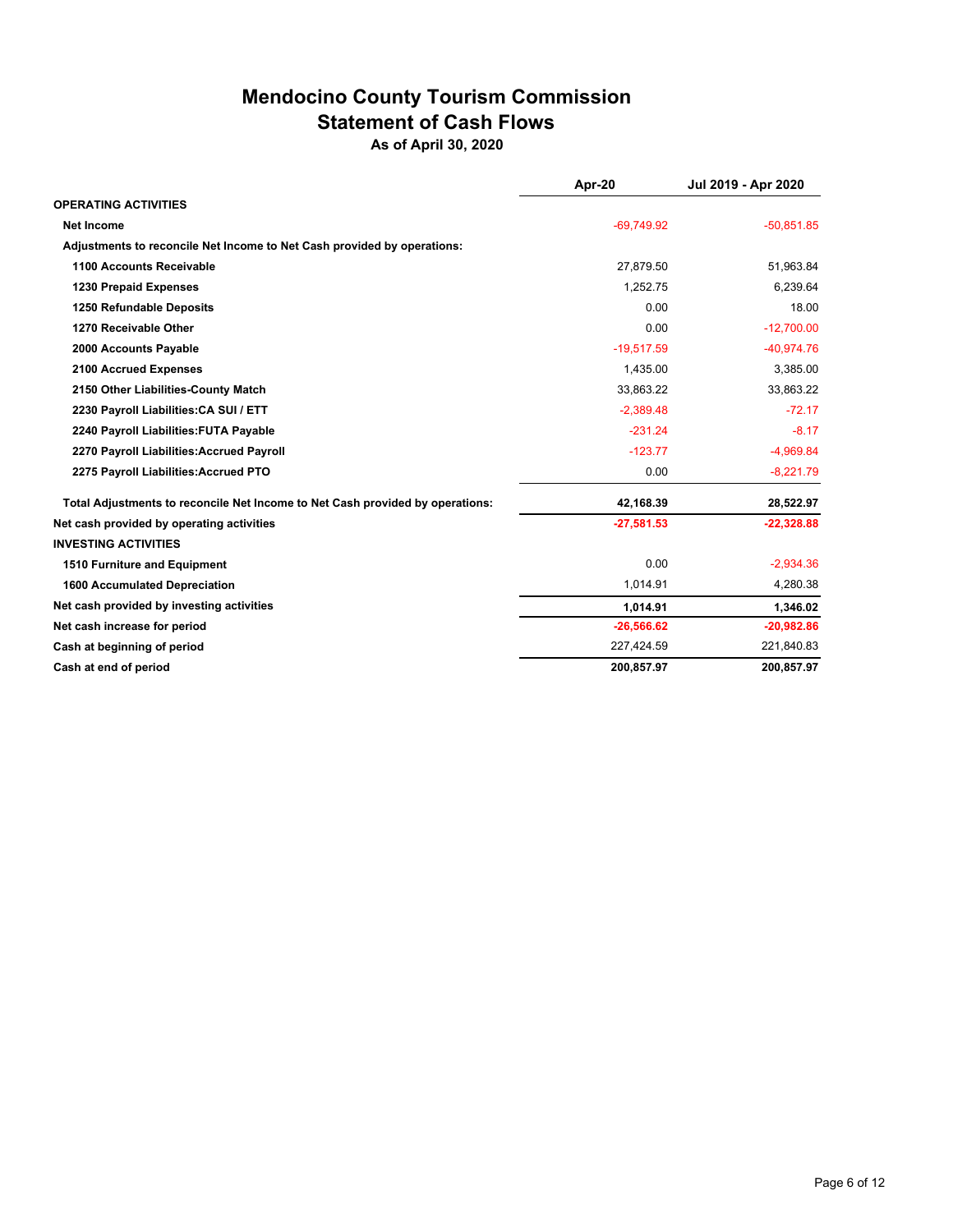#### PROFIT AND LOSS COMPARISON

April 2020

|                                              |                | TOTAL         |                |            |
|----------------------------------------------|----------------|---------------|----------------|------------|
|                                              | APR 2020       | APR 2019 (PY) | <b>CHANGE</b>  | % CHANGE   |
| Income                                       |                |               |                |            |
| 4030 County BID                              | 43,334.00      | 74,649.67     | $-31,315.67$   | $-41.95%$  |
| 4031 County BID adjustments                  | $-71,513.50$   | $-53,277.20$  | $-18,236.30$   | $-34.23%$  |
| 4035 County 50% Match                        | 6,767.58       | 39,410.00     | $-32,642.42$   | $-82.83%$  |
| Other Income                                 |                |               |                |            |
| 4940 Misc. Income                            | 300.00         |               | 300.00         |            |
| 4950 Interest Income                         | 9.60           | 31.46         | $-21.86$       | $-69.49%$  |
| <b>Total Other Income</b>                    | 309.60         | 31.46         | 278.14         | 884.11%    |
| <b>Total Income</b>                          | $$ -21,102.32$ | \$60,813.93   | $$ -81,916.25$ | $-134.70%$ |
| <b>GROSS PROFIT</b>                          | $$ -21,102.32$ | \$60,813.93   | $$ -81,916.25$ | $-134.70%$ |
| Expenses                                     |                |               |                |            |
| 1- MEDIA & WEBSITE                           |                |               |                |            |
| 50 Advertising / Media                       |                |               |                |            |
| 5130 Print & Online Advertising              |                | 67,673.01     | $-67,673.01$   | $-100.00%$ |
| <b>Total 50 Advertising / Media</b>          |                | 67,673.01     | $-67,673.01$   | $-100.00%$ |
| 55 Marketing / Public Relations              |                |               |                |            |
| 5510 Public Relations Contract               | 7,643.50       | 6,666.66      | 976.84         | 14.65 %    |
| 5520 Marketing Agency Contract               | 8,333.00       | 8,333.00      | 0.00           | 0.00%      |
| 5540 Clipping Service                        |                | 622.64        | $-622.64$      | $-100.00%$ |
| 5560 Media Events                            | $-1,120.47$    |               | $-1,120.47$    |            |
| 5610 Travel -PR Related                      |                | 156.60        | $-156.60$      | $-100.00%$ |
| 5680 Visiting Media FAM Expenses             |                | 373.14        | $-373.14$      | $-100.00%$ |
| <b>Total 55 Marketing / Public Relations</b> | 14,856.03      | 16,152.04     | $-1,296.01$    | $-8.02%$   |
| 57 Website Maint / Development               |                |               |                |            |
| 5710 Interactive Media Coordinator           | 2,500.00       | 2,500.00      | 0.00           | 0.00%      |
| 5750 Development/ Maintenance                | 1,656.00       | 1,676.00      | $-20.00$       | $-1.19%$   |
| 5780 Interactive Marketing                   | 210.56         | 88.95         | 121.61         | 136.72%    |
| Total 57 Website Maint / Development         | 4,366.56       | 4,264.95      | 101.61         | 2.38%      |
| 58 Leisure / Group Sales                     |                |               |                |            |
| 5810 Promotion Items, Booth Develop          |                | 1,510.99      | $-1,510.99$    | $-100.00%$ |
| 5820 Consumer & Trade Shows                  |                | 1,475.00      | $-1,475.00$    | $-100.00%$ |
| 5870 Shipping - Travel Shows                 |                | 703.56        | $-703.56$      | $-100.00%$ |
| 5880 Travel - Leisure/Group Sales            | 311.66         |               | 311.66         |            |
| 5885 Travel - Group FAMs                     |                | 2,726.15      | $-2,726.15$    | $-100.00%$ |
| Total 58 Leisure / Group Sales               | 311.66         | 6,415.70      | $-6,104.04$    | $-95.14%$  |
| <b>Total 1- MEDIA &amp; WEBSITE</b>          | 19,534.25      | 94,505.70     | $-74,971.45$   | $-79.33%$  |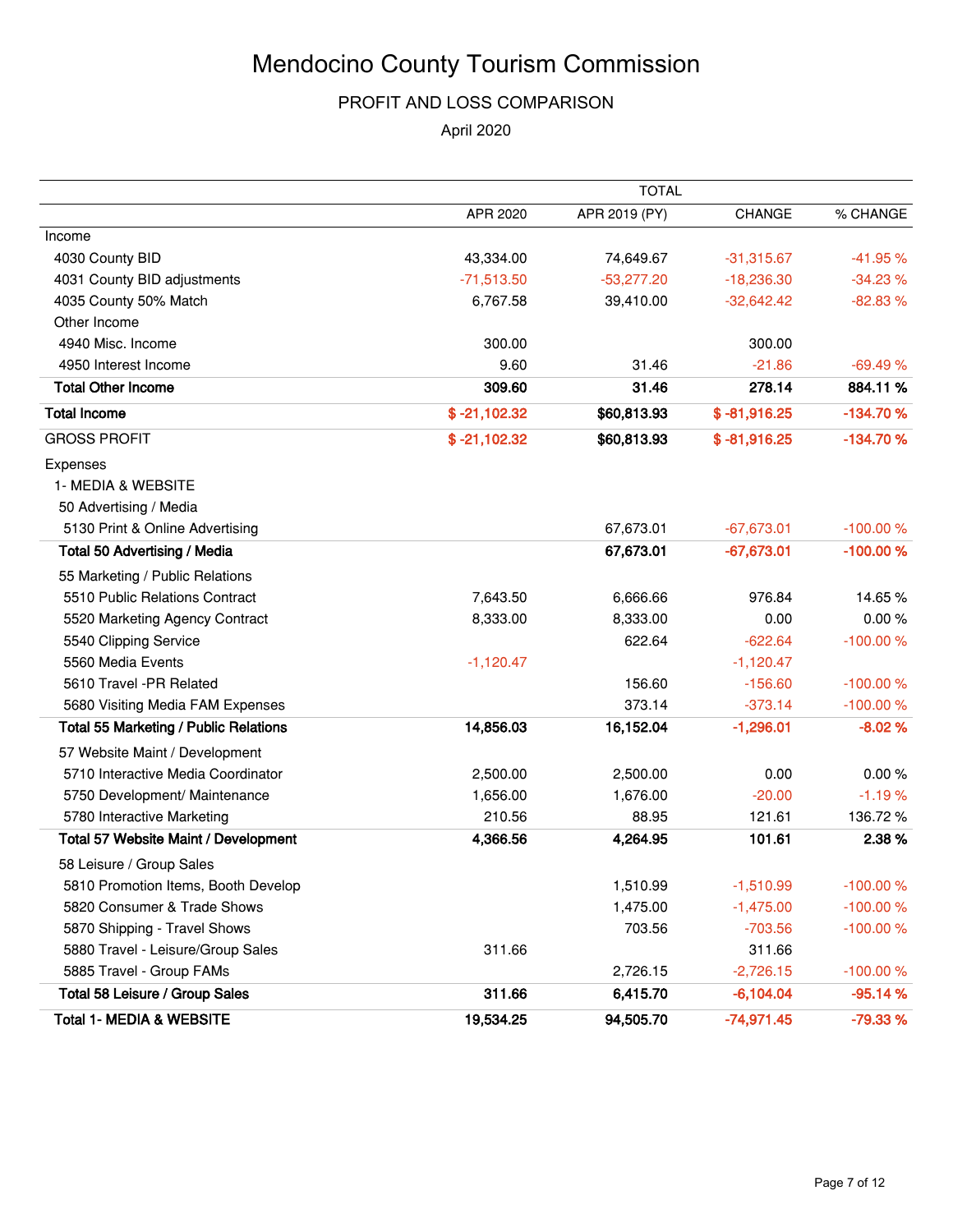#### PROFIT AND LOSS COMPARISON

April 2020

| APR 2020<br>APR 2019 (PY)<br><b>CHANGE</b><br>2- VISITOR SVS / PARTNERSHIPS<br>Partnerships<br>6550 Conferences & Seminars<br>$-469.06$<br>3,493.06<br>$-3,962.12$<br>6570 In-County Relations<br>48.28<br>1,796.36<br>$-1,748.08$<br>6590 Memberships<br>1,700.00<br>$-1,700.00$<br>6610 North Coast Tourism Council<br>1,833.35<br>1,833.35<br><b>Total Partnerships</b><br>1,412.57<br>6,989.42<br>$-5,576.85$<br><b>Visitor Services</b><br>6720 Event & Festival Guides<br>625.00<br>2,413.62<br>$-1,788.62$<br>80.00<br>1,080.00<br>6730 Incentives & Sponsorships<br>1,000.00<br>200.00<br>6770 Visitor Centers & Signage<br>200.00<br><b>Total Visitor Services</b><br>1,905.00<br>$-1,508.62$<br>3,413.62<br><b>Total 2- VISITOR SVS / PARTNERSHIPS</b><br>3,317.57<br>10,403.04<br>$-7,085.47$<br>3- ADMIN EXPENSES<br>General Admin<br>7010 Accounting<br>262.50<br>3,122.50<br>1,189.52%<br>3,385.00<br>7080 Board Development<br>603.29<br>$-603.29$<br>$-100.00%$<br>33.74<br>12.06%<br>7090 Copying & Printing<br>313.50<br>279.76<br>$-43.53%$<br>7100 Dues & Subscriptions<br>1,136.71<br>2,012.97<br>$-876.26$<br>60.87%<br>7130 Legal Fees<br>1,110.00<br>690.00<br>420.00<br>$-53.85$<br>7150 Meeting Expenses<br>53.85<br>7200 Office Expense<br>20.96<br>2,415.90<br>$-2,394.94$<br>71.46<br>71.46<br>7210 Postage & Shipping<br>7280 Travel Expenses<br>424.51<br>1,580.91<br>$-1,156.40$<br><b>Total General Admin</b><br>6,462.14<br>7,899.18<br>$-1,437.04$<br>Occupancy Costs<br>7650 Rent<br>0.00<br>2,350.00<br>2,350.00<br>227.75<br>7660 Insurance<br>227.75<br>7850 Repairs & Maintenance<br>140.83<br>7,993.72<br>$-7,852.89$<br>$-98.24%$<br>7910 Telecommunication<br>807.42<br>779.72<br>27.70<br>720.63<br>$-518.53$<br>7950 Utilities<br>1,239.16<br>7990 Depreciation Expense<br>1,014.91<br>281.32<br>733.59<br><b>Total Occupancy Costs</b><br>5,261.54<br>12,643.92<br>$-7,382.38$<br><b>Total 3- ADMIN EXPENSES</b><br>11,723.68<br>20,543.10<br>$-8,819.42$<br>4- PERSONNEL<br>8510 Salaries & Wages<br>11,829.34<br>32,226.27<br>$-20,396.93$<br>8530 Payroll Taxes<br>793.76<br>$-1,671.53$<br>2,465.29<br>8540 Payroll Processing Fees<br>49.00<br>49.00<br>0.00<br>8570 Health Insurance<br>1,200.00<br>4,300.00<br>$-3,100.00$<br>8590 Contract Work<br>200.00<br>593.00<br>$-393.00$ |  | <b>TOTAL</b> |            |
|----------------------------------------------------------------------------------------------------------------------------------------------------------------------------------------------------------------------------------------------------------------------------------------------------------------------------------------------------------------------------------------------------------------------------------------------------------------------------------------------------------------------------------------------------------------------------------------------------------------------------------------------------------------------------------------------------------------------------------------------------------------------------------------------------------------------------------------------------------------------------------------------------------------------------------------------------------------------------------------------------------------------------------------------------------------------------------------------------------------------------------------------------------------------------------------------------------------------------------------------------------------------------------------------------------------------------------------------------------------------------------------------------------------------------------------------------------------------------------------------------------------------------------------------------------------------------------------------------------------------------------------------------------------------------------------------------------------------------------------------------------------------------------------------------------------------------------------------------------------------------------------------------------------------------------------------------------------------------------------------------------------------------------------------------------------------------------------------------------------------------------------------------------------------------------------------------------------------------------------------------------------------------------------------------------------------------------------|--|--------------|------------|
|                                                                                                                                                                                                                                                                                                                                                                                                                                                                                                                                                                                                                                                                                                                                                                                                                                                                                                                                                                                                                                                                                                                                                                                                                                                                                                                                                                                                                                                                                                                                                                                                                                                                                                                                                                                                                                                                                                                                                                                                                                                                                                                                                                                                                                                                                                                                        |  |              | % CHANGE   |
|                                                                                                                                                                                                                                                                                                                                                                                                                                                                                                                                                                                                                                                                                                                                                                                                                                                                                                                                                                                                                                                                                                                                                                                                                                                                                                                                                                                                                                                                                                                                                                                                                                                                                                                                                                                                                                                                                                                                                                                                                                                                                                                                                                                                                                                                                                                                        |  |              |            |
|                                                                                                                                                                                                                                                                                                                                                                                                                                                                                                                                                                                                                                                                                                                                                                                                                                                                                                                                                                                                                                                                                                                                                                                                                                                                                                                                                                                                                                                                                                                                                                                                                                                                                                                                                                                                                                                                                                                                                                                                                                                                                                                                                                                                                                                                                                                                        |  |              |            |
|                                                                                                                                                                                                                                                                                                                                                                                                                                                                                                                                                                                                                                                                                                                                                                                                                                                                                                                                                                                                                                                                                                                                                                                                                                                                                                                                                                                                                                                                                                                                                                                                                                                                                                                                                                                                                                                                                                                                                                                                                                                                                                                                                                                                                                                                                                                                        |  |              | $-113.43%$ |
|                                                                                                                                                                                                                                                                                                                                                                                                                                                                                                                                                                                                                                                                                                                                                                                                                                                                                                                                                                                                                                                                                                                                                                                                                                                                                                                                                                                                                                                                                                                                                                                                                                                                                                                                                                                                                                                                                                                                                                                                                                                                                                                                                                                                                                                                                                                                        |  |              | $-97.31%$  |
|                                                                                                                                                                                                                                                                                                                                                                                                                                                                                                                                                                                                                                                                                                                                                                                                                                                                                                                                                                                                                                                                                                                                                                                                                                                                                                                                                                                                                                                                                                                                                                                                                                                                                                                                                                                                                                                                                                                                                                                                                                                                                                                                                                                                                                                                                                                                        |  |              | $-100.00%$ |
|                                                                                                                                                                                                                                                                                                                                                                                                                                                                                                                                                                                                                                                                                                                                                                                                                                                                                                                                                                                                                                                                                                                                                                                                                                                                                                                                                                                                                                                                                                                                                                                                                                                                                                                                                                                                                                                                                                                                                                                                                                                                                                                                                                                                                                                                                                                                        |  |              |            |
|                                                                                                                                                                                                                                                                                                                                                                                                                                                                                                                                                                                                                                                                                                                                                                                                                                                                                                                                                                                                                                                                                                                                                                                                                                                                                                                                                                                                                                                                                                                                                                                                                                                                                                                                                                                                                                                                                                                                                                                                                                                                                                                                                                                                                                                                                                                                        |  |              | -79.79 %   |
|                                                                                                                                                                                                                                                                                                                                                                                                                                                                                                                                                                                                                                                                                                                                                                                                                                                                                                                                                                                                                                                                                                                                                                                                                                                                                                                                                                                                                                                                                                                                                                                                                                                                                                                                                                                                                                                                                                                                                                                                                                                                                                                                                                                                                                                                                                                                        |  |              |            |
|                                                                                                                                                                                                                                                                                                                                                                                                                                                                                                                                                                                                                                                                                                                                                                                                                                                                                                                                                                                                                                                                                                                                                                                                                                                                                                                                                                                                                                                                                                                                                                                                                                                                                                                                                                                                                                                                                                                                                                                                                                                                                                                                                                                                                                                                                                                                        |  |              | $-74.11%$  |
|                                                                                                                                                                                                                                                                                                                                                                                                                                                                                                                                                                                                                                                                                                                                                                                                                                                                                                                                                                                                                                                                                                                                                                                                                                                                                                                                                                                                                                                                                                                                                                                                                                                                                                                                                                                                                                                                                                                                                                                                                                                                                                                                                                                                                                                                                                                                        |  |              | 8.00%      |
|                                                                                                                                                                                                                                                                                                                                                                                                                                                                                                                                                                                                                                                                                                                                                                                                                                                                                                                                                                                                                                                                                                                                                                                                                                                                                                                                                                                                                                                                                                                                                                                                                                                                                                                                                                                                                                                                                                                                                                                                                                                                                                                                                                                                                                                                                                                                        |  |              |            |
|                                                                                                                                                                                                                                                                                                                                                                                                                                                                                                                                                                                                                                                                                                                                                                                                                                                                                                                                                                                                                                                                                                                                                                                                                                                                                                                                                                                                                                                                                                                                                                                                                                                                                                                                                                                                                                                                                                                                                                                                                                                                                                                                                                                                                                                                                                                                        |  |              | $-44.19%$  |
|                                                                                                                                                                                                                                                                                                                                                                                                                                                                                                                                                                                                                                                                                                                                                                                                                                                                                                                                                                                                                                                                                                                                                                                                                                                                                                                                                                                                                                                                                                                                                                                                                                                                                                                                                                                                                                                                                                                                                                                                                                                                                                                                                                                                                                                                                                                                        |  |              | $-68.11%$  |
|                                                                                                                                                                                                                                                                                                                                                                                                                                                                                                                                                                                                                                                                                                                                                                                                                                                                                                                                                                                                                                                                                                                                                                                                                                                                                                                                                                                                                                                                                                                                                                                                                                                                                                                                                                                                                                                                                                                                                                                                                                                                                                                                                                                                                                                                                                                                        |  |              |            |
|                                                                                                                                                                                                                                                                                                                                                                                                                                                                                                                                                                                                                                                                                                                                                                                                                                                                                                                                                                                                                                                                                                                                                                                                                                                                                                                                                                                                                                                                                                                                                                                                                                                                                                                                                                                                                                                                                                                                                                                                                                                                                                                                                                                                                                                                                                                                        |  |              |            |
|                                                                                                                                                                                                                                                                                                                                                                                                                                                                                                                                                                                                                                                                                                                                                                                                                                                                                                                                                                                                                                                                                                                                                                                                                                                                                                                                                                                                                                                                                                                                                                                                                                                                                                                                                                                                                                                                                                                                                                                                                                                                                                                                                                                                                                                                                                                                        |  |              |            |
|                                                                                                                                                                                                                                                                                                                                                                                                                                                                                                                                                                                                                                                                                                                                                                                                                                                                                                                                                                                                                                                                                                                                                                                                                                                                                                                                                                                                                                                                                                                                                                                                                                                                                                                                                                                                                                                                                                                                                                                                                                                                                                                                                                                                                                                                                                                                        |  |              |            |
|                                                                                                                                                                                                                                                                                                                                                                                                                                                                                                                                                                                                                                                                                                                                                                                                                                                                                                                                                                                                                                                                                                                                                                                                                                                                                                                                                                                                                                                                                                                                                                                                                                                                                                                                                                                                                                                                                                                                                                                                                                                                                                                                                                                                                                                                                                                                        |  |              |            |
|                                                                                                                                                                                                                                                                                                                                                                                                                                                                                                                                                                                                                                                                                                                                                                                                                                                                                                                                                                                                                                                                                                                                                                                                                                                                                                                                                                                                                                                                                                                                                                                                                                                                                                                                                                                                                                                                                                                                                                                                                                                                                                                                                                                                                                                                                                                                        |  |              |            |
|                                                                                                                                                                                                                                                                                                                                                                                                                                                                                                                                                                                                                                                                                                                                                                                                                                                                                                                                                                                                                                                                                                                                                                                                                                                                                                                                                                                                                                                                                                                                                                                                                                                                                                                                                                                                                                                                                                                                                                                                                                                                                                                                                                                                                                                                                                                                        |  |              |            |
|                                                                                                                                                                                                                                                                                                                                                                                                                                                                                                                                                                                                                                                                                                                                                                                                                                                                                                                                                                                                                                                                                                                                                                                                                                                                                                                                                                                                                                                                                                                                                                                                                                                                                                                                                                                                                                                                                                                                                                                                                                                                                                                                                                                                                                                                                                                                        |  |              | $-100.00%$ |
|                                                                                                                                                                                                                                                                                                                                                                                                                                                                                                                                                                                                                                                                                                                                                                                                                                                                                                                                                                                                                                                                                                                                                                                                                                                                                                                                                                                                                                                                                                                                                                                                                                                                                                                                                                                                                                                                                                                                                                                                                                                                                                                                                                                                                                                                                                                                        |  |              | $-99.13%$  |
|                                                                                                                                                                                                                                                                                                                                                                                                                                                                                                                                                                                                                                                                                                                                                                                                                                                                                                                                                                                                                                                                                                                                                                                                                                                                                                                                                                                                                                                                                                                                                                                                                                                                                                                                                                                                                                                                                                                                                                                                                                                                                                                                                                                                                                                                                                                                        |  |              |            |
|                                                                                                                                                                                                                                                                                                                                                                                                                                                                                                                                                                                                                                                                                                                                                                                                                                                                                                                                                                                                                                                                                                                                                                                                                                                                                                                                                                                                                                                                                                                                                                                                                                                                                                                                                                                                                                                                                                                                                                                                                                                                                                                                                                                                                                                                                                                                        |  |              | $-73.15%$  |
|                                                                                                                                                                                                                                                                                                                                                                                                                                                                                                                                                                                                                                                                                                                                                                                                                                                                                                                                                                                                                                                                                                                                                                                                                                                                                                                                                                                                                                                                                                                                                                                                                                                                                                                                                                                                                                                                                                                                                                                                                                                                                                                                                                                                                                                                                                                                        |  |              | $-18.19%$  |
|                                                                                                                                                                                                                                                                                                                                                                                                                                                                                                                                                                                                                                                                                                                                                                                                                                                                                                                                                                                                                                                                                                                                                                                                                                                                                                                                                                                                                                                                                                                                                                                                                                                                                                                                                                                                                                                                                                                                                                                                                                                                                                                                                                                                                                                                                                                                        |  |              |            |
|                                                                                                                                                                                                                                                                                                                                                                                                                                                                                                                                                                                                                                                                                                                                                                                                                                                                                                                                                                                                                                                                                                                                                                                                                                                                                                                                                                                                                                                                                                                                                                                                                                                                                                                                                                                                                                                                                                                                                                                                                                                                                                                                                                                                                                                                                                                                        |  |              | 0.00%      |
|                                                                                                                                                                                                                                                                                                                                                                                                                                                                                                                                                                                                                                                                                                                                                                                                                                                                                                                                                                                                                                                                                                                                                                                                                                                                                                                                                                                                                                                                                                                                                                                                                                                                                                                                                                                                                                                                                                                                                                                                                                                                                                                                                                                                                                                                                                                                        |  |              |            |
|                                                                                                                                                                                                                                                                                                                                                                                                                                                                                                                                                                                                                                                                                                                                                                                                                                                                                                                                                                                                                                                                                                                                                                                                                                                                                                                                                                                                                                                                                                                                                                                                                                                                                                                                                                                                                                                                                                                                                                                                                                                                                                                                                                                                                                                                                                                                        |  |              |            |
|                                                                                                                                                                                                                                                                                                                                                                                                                                                                                                                                                                                                                                                                                                                                                                                                                                                                                                                                                                                                                                                                                                                                                                                                                                                                                                                                                                                                                                                                                                                                                                                                                                                                                                                                                                                                                                                                                                                                                                                                                                                                                                                                                                                                                                                                                                                                        |  |              | 3.55%      |
|                                                                                                                                                                                                                                                                                                                                                                                                                                                                                                                                                                                                                                                                                                                                                                                                                                                                                                                                                                                                                                                                                                                                                                                                                                                                                                                                                                                                                                                                                                                                                                                                                                                                                                                                                                                                                                                                                                                                                                                                                                                                                                                                                                                                                                                                                                                                        |  |              | $-41.85%$  |
|                                                                                                                                                                                                                                                                                                                                                                                                                                                                                                                                                                                                                                                                                                                                                                                                                                                                                                                                                                                                                                                                                                                                                                                                                                                                                                                                                                                                                                                                                                                                                                                                                                                                                                                                                                                                                                                                                                                                                                                                                                                                                                                                                                                                                                                                                                                                        |  |              | 260.77%    |
|                                                                                                                                                                                                                                                                                                                                                                                                                                                                                                                                                                                                                                                                                                                                                                                                                                                                                                                                                                                                                                                                                                                                                                                                                                                                                                                                                                                                                                                                                                                                                                                                                                                                                                                                                                                                                                                                                                                                                                                                                                                                                                                                                                                                                                                                                                                                        |  |              | $-58.39%$  |
|                                                                                                                                                                                                                                                                                                                                                                                                                                                                                                                                                                                                                                                                                                                                                                                                                                                                                                                                                                                                                                                                                                                                                                                                                                                                                                                                                                                                                                                                                                                                                                                                                                                                                                                                                                                                                                                                                                                                                                                                                                                                                                                                                                                                                                                                                                                                        |  |              | $-42.93%$  |
|                                                                                                                                                                                                                                                                                                                                                                                                                                                                                                                                                                                                                                                                                                                                                                                                                                                                                                                                                                                                                                                                                                                                                                                                                                                                                                                                                                                                                                                                                                                                                                                                                                                                                                                                                                                                                                                                                                                                                                                                                                                                                                                                                                                                                                                                                                                                        |  |              |            |
|                                                                                                                                                                                                                                                                                                                                                                                                                                                                                                                                                                                                                                                                                                                                                                                                                                                                                                                                                                                                                                                                                                                                                                                                                                                                                                                                                                                                                                                                                                                                                                                                                                                                                                                                                                                                                                                                                                                                                                                                                                                                                                                                                                                                                                                                                                                                        |  |              | $-63.29%$  |
|                                                                                                                                                                                                                                                                                                                                                                                                                                                                                                                                                                                                                                                                                                                                                                                                                                                                                                                                                                                                                                                                                                                                                                                                                                                                                                                                                                                                                                                                                                                                                                                                                                                                                                                                                                                                                                                                                                                                                                                                                                                                                                                                                                                                                                                                                                                                        |  |              | $-67.80%$  |
|                                                                                                                                                                                                                                                                                                                                                                                                                                                                                                                                                                                                                                                                                                                                                                                                                                                                                                                                                                                                                                                                                                                                                                                                                                                                                                                                                                                                                                                                                                                                                                                                                                                                                                                                                                                                                                                                                                                                                                                                                                                                                                                                                                                                                                                                                                                                        |  |              | 0.00%      |
|                                                                                                                                                                                                                                                                                                                                                                                                                                                                                                                                                                                                                                                                                                                                                                                                                                                                                                                                                                                                                                                                                                                                                                                                                                                                                                                                                                                                                                                                                                                                                                                                                                                                                                                                                                                                                                                                                                                                                                                                                                                                                                                                                                                                                                                                                                                                        |  |              | $-72.09%$  |
|                                                                                                                                                                                                                                                                                                                                                                                                                                                                                                                                                                                                                                                                                                                                                                                                                                                                                                                                                                                                                                                                                                                                                                                                                                                                                                                                                                                                                                                                                                                                                                                                                                                                                                                                                                                                                                                                                                                                                                                                                                                                                                                                                                                                                                                                                                                                        |  |              | $-66.27%$  |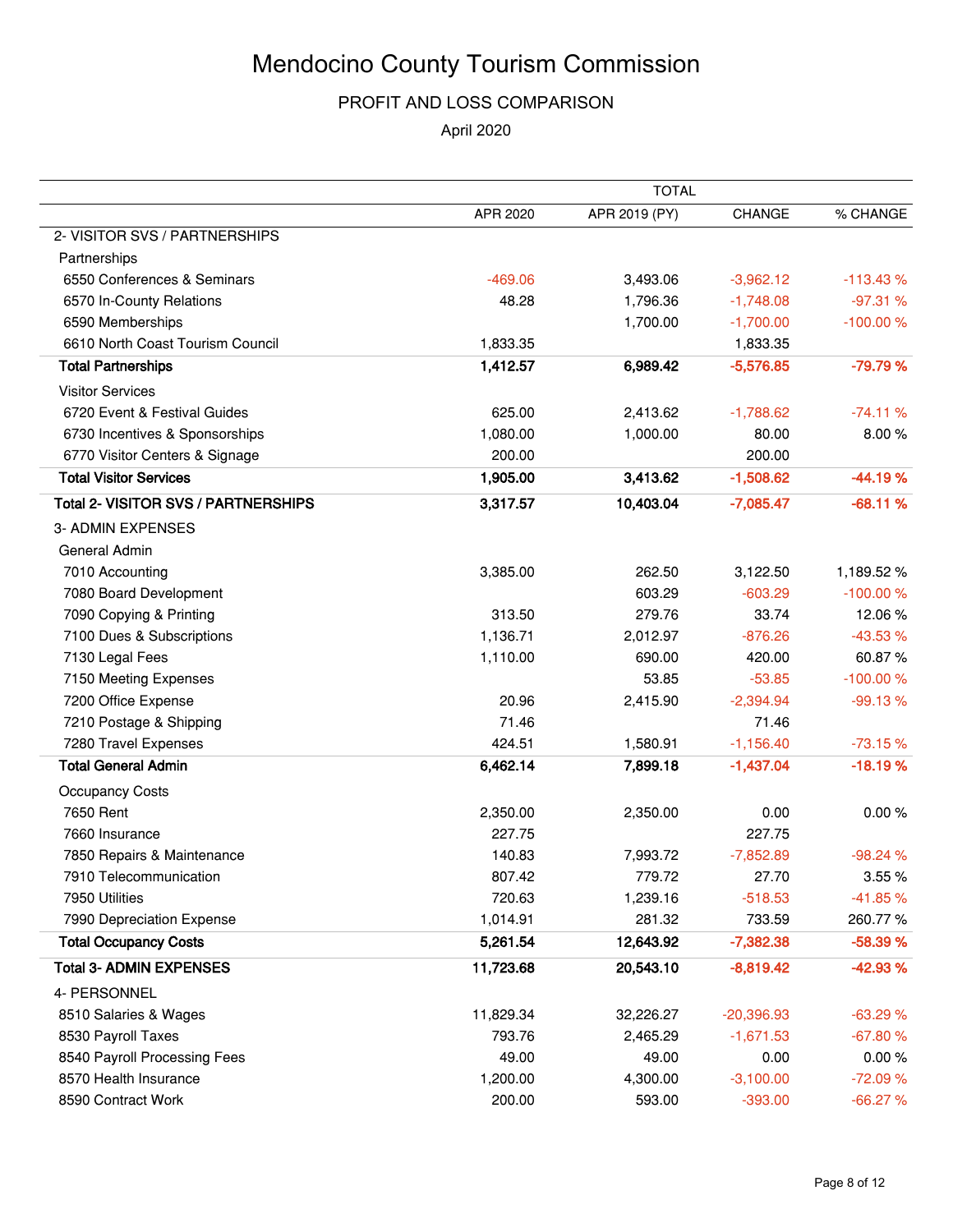#### PROFIT AND LOSS COMPARISON

April 2020

|                           |                | <b>TOTAL</b>    |                 |            |
|---------------------------|----------------|-----------------|-----------------|------------|
|                           | APR 2020       | APR 2019 (PY)   | <b>CHANGE</b>   | % CHANGE   |
| 8615 Employee Recruitment |                | 48.01           | $-48.01$        | $-100.00%$ |
| Total 4- PERSONNEL        | 14.072.10      | 39,681.57       | $-25,609.47$    | $-64.54%$  |
| <b>Total Expenses</b>     | \$48,647.60    | \$165,133.41    | $$ -116,485.81$ | $-70.54%$  |
| NET OPERATING INCOME      | $$ -69,749.92$ | $$ -104.319.48$ | \$34,569.56     | 33.14%     |
| <b>NET INCOME</b>         | $$ -69,749.92$ | $$ -104,319.48$ | \$34,569.56     | 33.14%     |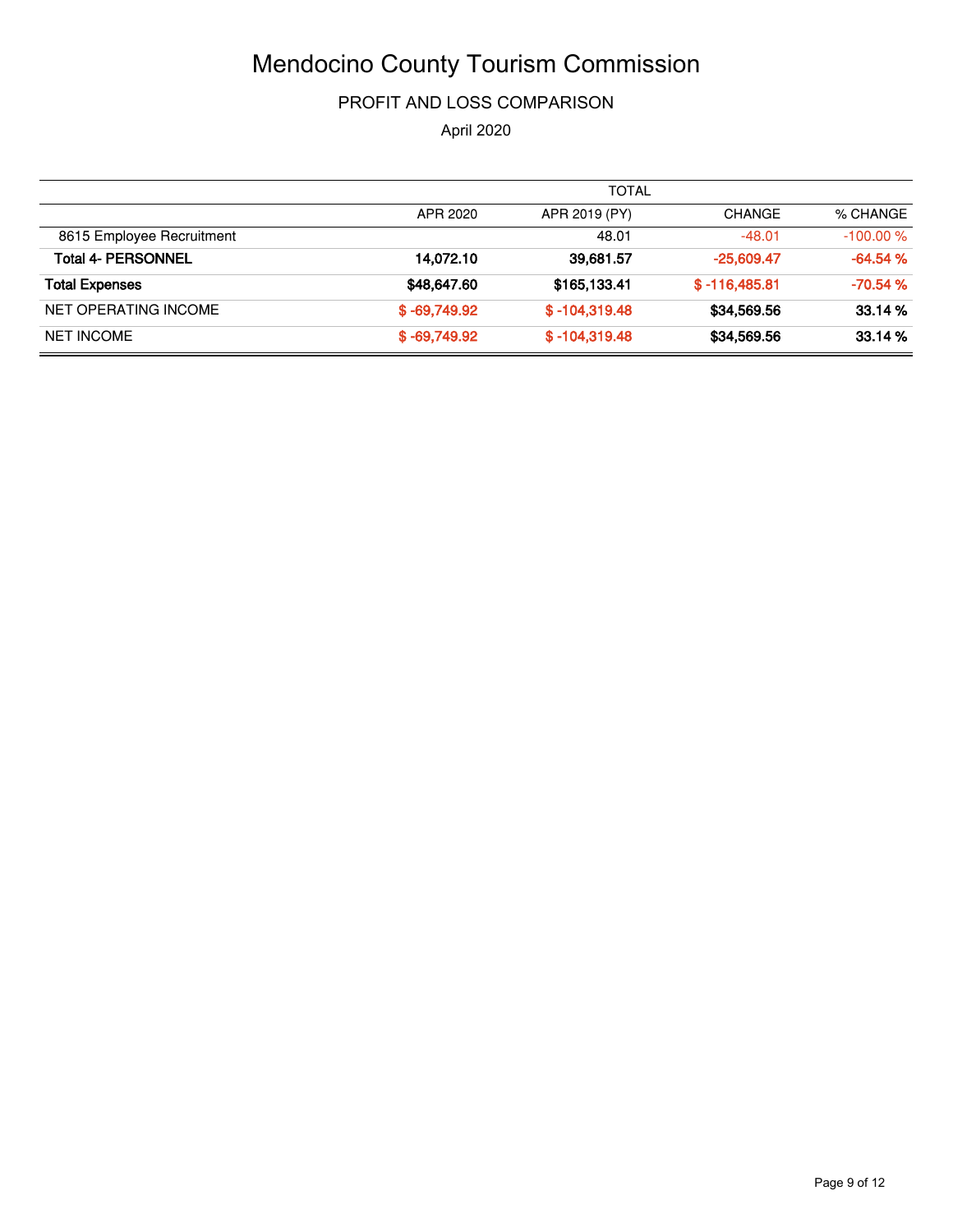#### PROFIT AND LOSS COMPARISON

|                                              |                     | <b>TOTAL</b>             |                 |            |
|----------------------------------------------|---------------------|--------------------------|-----------------|------------|
|                                              | JUL 2019 - APR 2020 | JUL 2018 - APR 2019 (PY) | CHANGE          | % CHANGE   |
| Income                                       |                     |                          |                 |            |
| 4030 County BID                              | 750,206.78          | 746,496.70               | 3,710.08        | 0.50%      |
| 4031 County BID adjustments                  | $-64,912.94$        | 95,024.97                | $-159,937.91$   | $-168.31%$ |
| 4035 County 50% Match                        | 372,444.78          | 394,100.00               | $-21,655.22$    | $-5.49%$   |
| Other Income                                 |                     |                          |                 |            |
| 4830 Event Brochure Ads                      | 2,700.00            | 1,350.00                 | 1,350.00        | 100.00%    |
| 4940 Misc. Income                            | 2,300.00            | 5,250.00                 | $-2,950.00$     | $-56.19%$  |
| 4950 Interest Income                         | 195.16              | 266.03                   | $-70.87$        | $-26.64%$  |
| <b>Total Other Income</b>                    | 5,195.16            | 6,866.03                 | $-1,670.87$     | $-24.34%$  |
| <b>Total Income</b>                          | \$1,062,933.78      | \$1,242,487.70           | $$ -179,553.92$ | $-14.45%$  |
| <b>GROSS PROFIT</b>                          | \$1,062,933.78      | \$1,242,487.70           | $$ -179,553.92$ | $-14.45%$  |
| Expenses                                     |                     |                          |                 |            |
| 1- MEDIA & WEBSITE                           |                     |                          |                 |            |
| 50 Advertising / Media                       |                     |                          |                 |            |
| 5130 Print & Online Advertising              | 263,429.04          | 404,960.11               | $-141,531.07$   | $-34.95%$  |
| 5150 Ad Development/Design                   | 9,085.00            | 12,275.00                | $-3,190.00$     | $-25.99%$  |
| 5170 Photography                             | 3,589.00            | 324.00                   | 3,265.00        | 1,007.72%  |
| 5240 Research & Development                  | 5,060.00            | 10,000.00                | $-4,940.00$     | $-49.40%$  |
| 5280 Video Development                       | 21,018.62           | 5,294.42                 | 15,724.20       | 297.00%    |
| 5290 Marketing Contingency                   | 3,398.00            |                          | 3,398.00        |            |
| <b>Total 50 Advertising / Media</b>          | 305,579.66          | 432,853.53               | $-127,273.87$   | $-29.40%$  |
| 55 Marketing / Public Relations              |                     |                          |                 |            |
| 5510 Public Relations Contract               | 75,143.50           | 66,666.60                | 8,476.90        | 12.72%     |
| 5520 Marketing Agency Contract               | 83,330.00           | 83,330.00                | 0.00            | 0.00%      |
| 5540 Clipping Service                        | 4,530.55            | 5,488.22                 | $-957.67$       | $-17.45%$  |
| 5550 In-Market PR Stunts                     | 2,134.12            | 290.20                   | 1,843.92        | 635.40%    |
| 5560 Media Events                            | 2,478.67            | 3,454.03                 | $-975.36$       | $-28.24%$  |
| 5610 Travel -PR Related                      | 4,312.73            | 3,537.44                 | 775.29          | 21.92%     |
| 5680 Visiting Media FAM Expenses             | 3,415.93            | 6,845.41                 | $-3,429.48$     | $-50.10%$  |
| <b>Total 55 Marketing / Public Relations</b> | 175,345.50          | 169,611.90               | 5,733.60        | 3.38%      |
| 57 Website Maint / Development               |                     |                          |                 |            |
| 5710 Interactive Media Coordinator           | 25,000.00           | 25,000.00                | 0.00            | 0.00%      |
| 5740 Content Creation                        |                     | 5,000.00                 | $-5,000.00$     | $-100.00%$ |
| 5750 Development/ Maintenance                | 16,553.38           | 17,074.42                | $-521.04$       | $-3.05%$   |
| 5780 Interactive Marketing                   | 922.16              | 2,196.18                 | $-1,274.02$     | $-58.01%$  |
| Total 57 Website Maint / Development         | 42,475.54           | 49,270.60                | $-6,795.06$     | $-13.79%$  |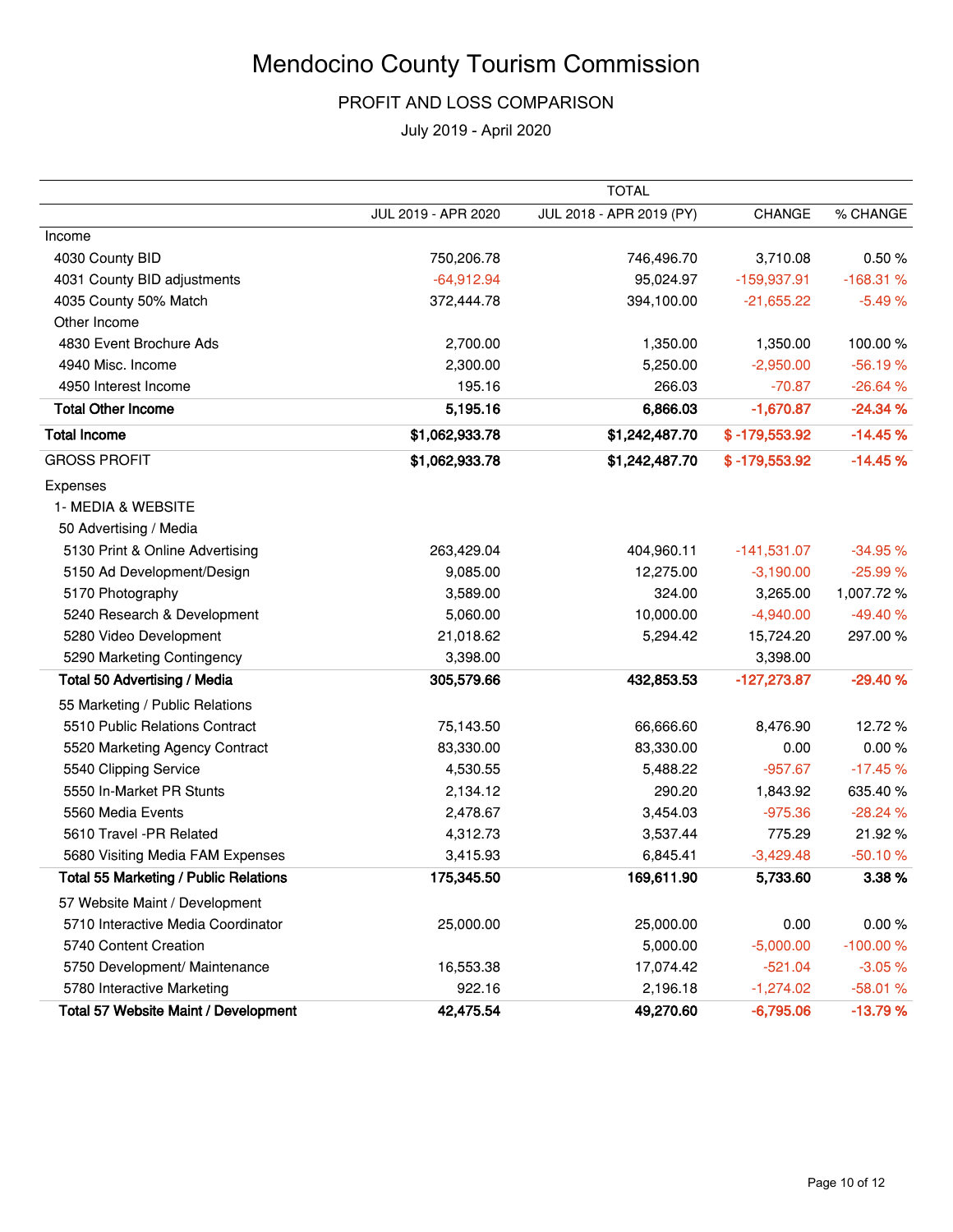#### PROFIT AND LOSS COMPARISON

|                                     |                     | <b>TOTAL</b>             |               |           |
|-------------------------------------|---------------------|--------------------------|---------------|-----------|
|                                     | JUL 2019 - APR 2020 | JUL 2018 - APR 2019 (PY) | <b>CHANGE</b> | % CHANGE  |
| 58 Leisure / Group Sales            |                     |                          |               |           |
| 5810 Promotion Items, Booth Develop | 7,489.18            | 13,409.89                | $-5,920.71$   | $-44.15%$ |
| 5820 Consumer & Trade Shows         | 7,410.75            | 21,440.82                | $-14,030.07$  | $-65.44%$ |
| 5840 State Fair Exhibit             | 5,064.15            | 4,200.65                 | 863.50        | 20.56%    |
| 5870 Shipping - Travel Shows        | 4,389.82            | 3,522.79                 | 867.03        | 24.61%    |
| 5880 Travel - Leisure/Group Sales   | 10,587.72           | 12,659.90                | $-2,072.18$   | $-16.37%$ |
| 5885 Travel - Group FAMs            | 805.00              | 6,525.04                 | $-5,720.04$   | $-87.66%$ |
| 5890 Misc. Sales Opportunities      | 498.02              |                          | 498.02        |           |
| Total 58 Leisure / Group Sales      | 36,244.64           | 61,759.09                | $-25,514.45$  | $-41.31%$ |
| <b>Total 1- MEDIA &amp; WEBSITE</b> | 559,645.34          | 713,495.12               | $-153,849.78$ | $-21.56%$ |
| 2- VISITOR SVS / PARTNERSHIPS       |                     |                          |               |           |
| Partnerships                        |                     |                          |               |           |
| 6550 Conferences & Seminars         | 9,944.68            | 8,393.95                 | 1,550.73      | 18.47%    |
| 6570 In-County Relations            | 4,724.51            | 6,029.03                 | $-1,304.52$   | $-21.64%$ |
| 6590 Memberships                    | 2,958.00            | 6,230.00                 | $-3,272.00$   | $-52.52%$ |
| 6610 North Coast Tourism Council    | 7,333.40            | 11,000.00                | $-3,666.60$   | $-33.33%$ |
| <b>Total Partnerships</b>           | 24,960.59           | 31,652.98                | $-6,692.39$   | $-21.14%$ |
| <b>Visitor Services</b>             |                     |                          |               |           |
| 6720 Event & Festival Guides        | 32,850.24           | 25,428.20                | 7,422.04      | 29.19%    |
| 6730 Incentives & Sponsorships      | 28,405.00           | 83,610.00                | $-55,205.00$  | $-66.03%$ |
| 6770 Visitor Centers & Signage      | 7,791.05            | 1,640.17                 | 6,150.88      | 375.01 %  |
| <b>Total Visitor Services</b>       | 69,046.29           | 110,678.37               | $-41,632.08$  | $-37.62%$ |
| Total 2- VISITOR SVS / PARTNERSHIPS | 94,006.88           | 142,331.35               | $-48,324.47$  | $-33.95%$ |
| 3- ADMIN EXPENSES                   |                     |                          |               |           |
| General Admin                       |                     |                          |               |           |
| 7010 Accounting                     | 14,517.16           | 14,041.00                | 476.16        | 3.39%     |
| 7060 Bank Fees                      | 387.99              | 192.75                   | 195.24        | 101.29%   |
| 7080 Board Development              | 4,508.61            | 2,062.72                 | 2,445.89      | 118.58%   |
| 7090 Copying & Printing             | 1,791.86            | 2,091.92                 | $-300.06$     | $-14.34%$ |
| 7100 Dues & Subscriptions           | 9,018.13            | 10,325.37                | $-1,307.24$   | $-12.66%$ |
| 7130 Legal Fees                     | 8,149.98            | 690.00                   | 7,459.98      | 1,081.16% |
| 7140 Licenses & Permits             | 115.00              |                          | 115.00        |           |
| 7150 Meeting Expenses               | 2,222.62            | 2,692.73                 | $-470.11$     | $-17.46%$ |
| 7200 Office Expense                 | 4,144.33            | 24,504.15                | $-20,359.82$  | $-83.09%$ |
| 7210 Postage & Shipping             | 1,530.32            | 3,317.97                 | $-1,787.65$   | $-53.88%$ |
| 7280 Travel Expenses                | 12,107.93           | 9,789.66                 | 2,318.27      | 23.68%    |
| <b>Total General Admin</b>          | 58,493.93           | 69,708.27                | $-11,214.34$  | $-16.09%$ |